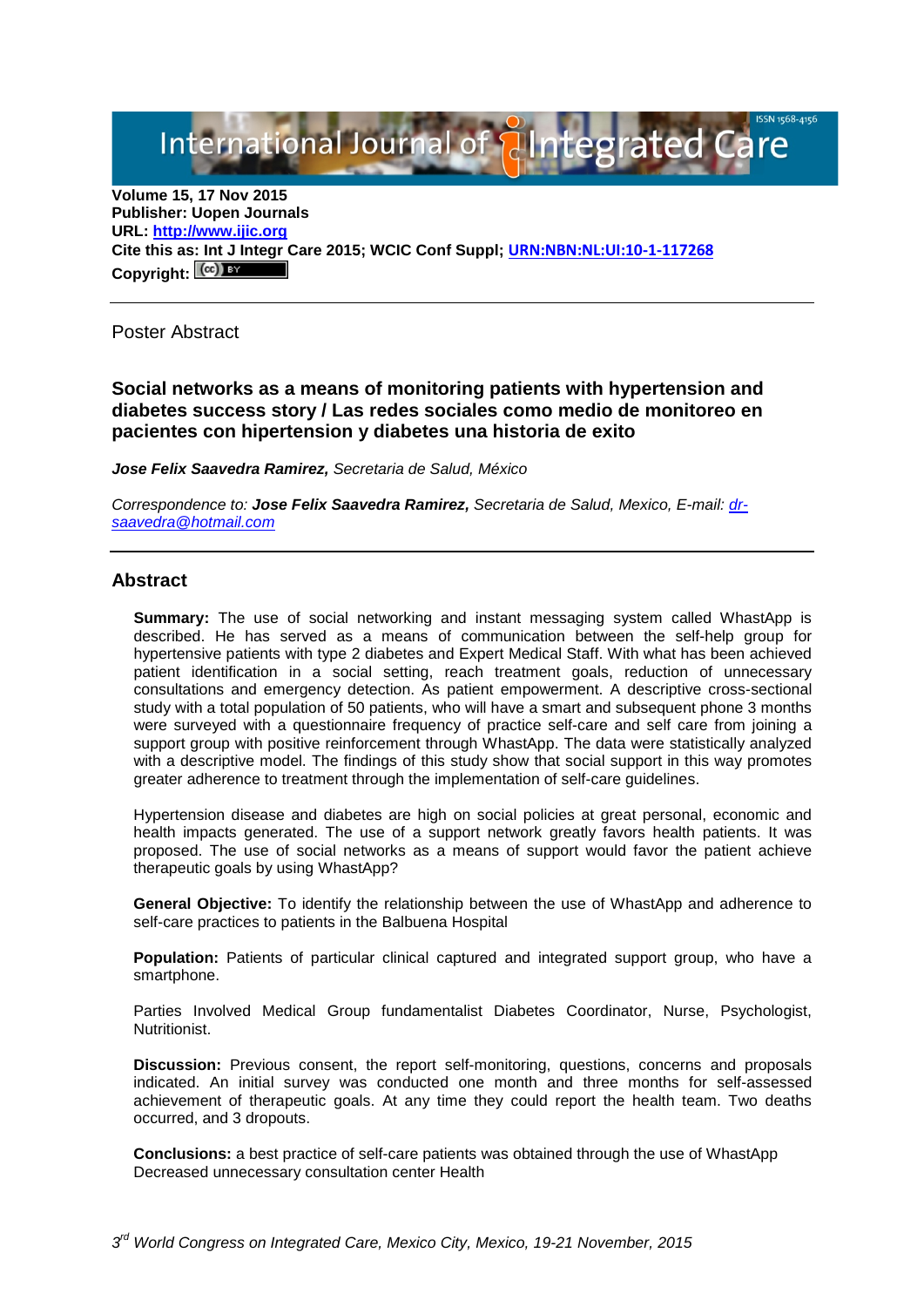Identifying risk situations limiting complications.

The population has an average socioeconomic and cultural income, allowing the study. Leave standing investigations in different strata and populations.

### **Conference abstract Spanish**

**Resumen:** Se describe el uso de la red social y sistema de mensajería instantánea denominada WhastApp. Ha servido como medio de comunicación entre el grupo de autoayuda para pacientes Hipertensos, con Diabetes tipo 2 y Personal Médico Experto. Con lo que se ha logrado identificación del paciente en un entorno social, alcance de metas de tratamiento, disminución de consultas innecesarias, y detección de urgencias. Como el empoderamiento del paciente. Se realizó un estudio descriptivo y transversal con una población total de 50 pacientes, que contaran con un teléfono inteligente y posterior a 3 meses fueron encuestados con un cuestionario de frecuencia de prácticas de autocuidados y auto atención a partir de ingresar a un grupo de apoyo con reforzamientos positivos a través del WhastApp. Los datos fueron analizados estadísticamente con un modelo descriptivo. Los hallazgos del presente estudio evidencian que el apoyo social por este medio favorece una mayor adherencia a los tratamientos a través del cumplimiento de pautas de autocuidado.

La hipertensión y diabetes son enfermedad con un lugar preponderante en las políticas sociales con grandes repercusiones personales, económicas y sanitarias generadas. El uso de una red de apoyo en salud favorece grandemente a los pacientes. Se planteó. El uso de las redes sociales como medio de apoyo favorecerían al paciente a lograr las metas terapéuticas mediante el empleo de WhastApp?

**Objetivo General:** Identificar la relación entre el uso de WhastApp y la Adherencia a las prácticas de autocuidado con los pacientes del Hospital Balbuena

**Población:** Pacientes de clínica particular captadas e integradas a grupo de Apoyo, que cuenten con un teléfono inteligente.

**Partes Involucradas:** Medico Integrista Coordinador de Grupo de Diabetes, Enfermera, Psicóloga, Nutriólogo.

**Discusión:** Previo consentimiento, se indicó el reporte del automonitoreo, dudas, inquietudes y propuestas. Se realizó un cuestionario inicial, al mes y a los 3 meses para que autoevaluaran logro de metas terapéuticas. En todo momento podían reportar al equipo de salud. Se presentaron 2 fallecimientos, y 3 abandonos.

**Conclusiones:** Se obtuvo una mejor práctica de autocuidado con los pacientes a través del uso de WhastApp

Disminución de consulta innecesaria a centro de Salud

Identificación de situaciones de riesgo limitando complicaciones.

La población cuenta con un ingreso socioeconómico y cultural medio, lo que permite la realización del estudio. Deja pie a investigaciones en diferentes estratos y poblaciones.

### **Keywords**

**whatsapp; SHG; diabetes; empowerment / whastapp; grupo de autoayuda; diabetes; empoderamiento** 

#### **References**

1. Alberto Quirantes Hernández Leonel López Granja Vladimir Curbelo Serrano, José A. La calidad de la vida del paciente diabético. Rev Cubana Med Gen Integr v.16 n.1 Ciudad de La Habana ene.-feb. 2000 ):117-22.